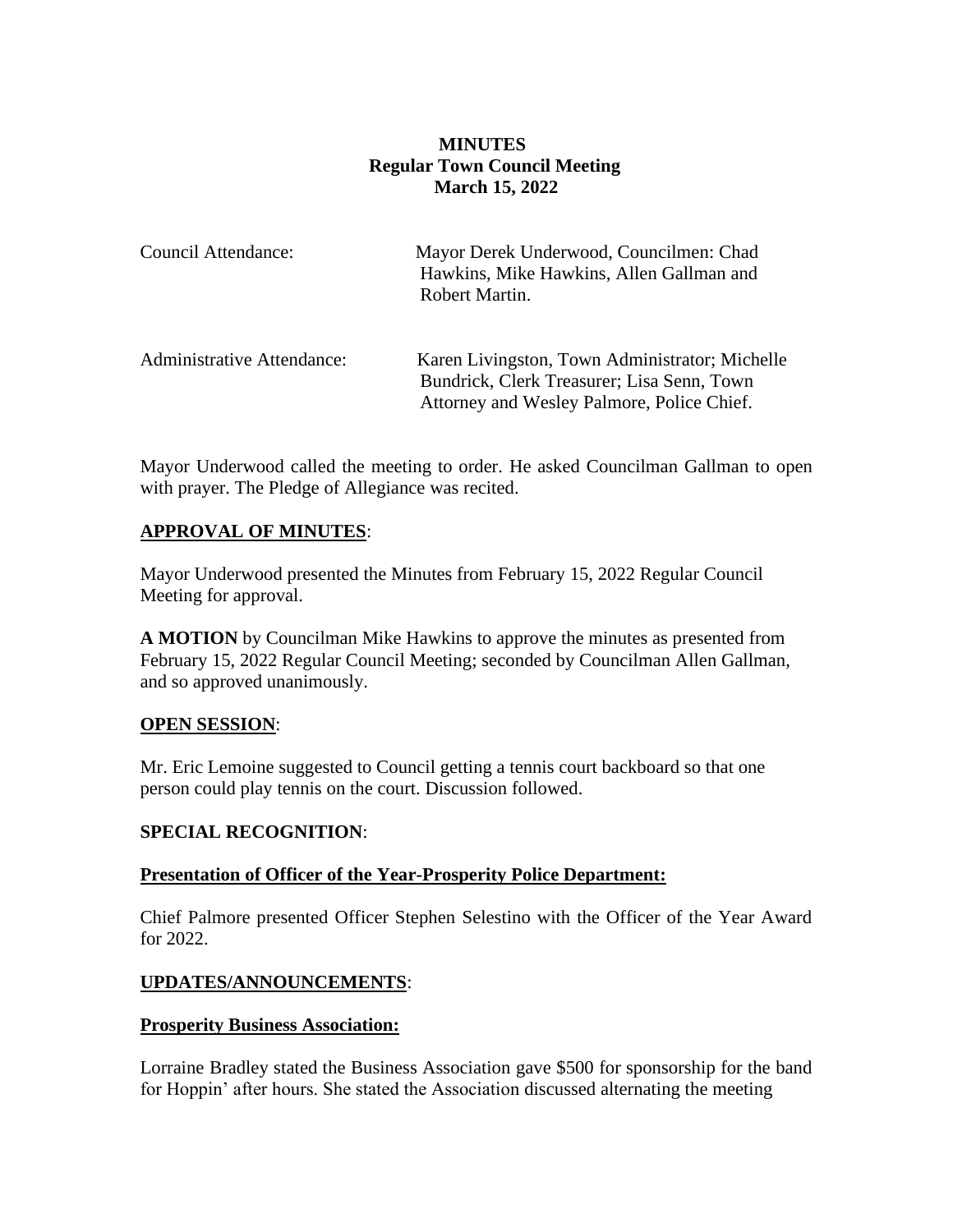from morning to night to give the opportunity for more people to come out for the meetings. She stated the Hoppin'flyer was sent to the Chamber and the Business Association meeting and the yard sales would be added the Chamber calendar. She stated the Square would be closed on Hoppin' day at 11am and a banner would be placed in front of the band with all sponsors listed. She stated the next meeting is scheduled for April  $12^{th}$  at The Blend.

### **Vision 2020 Committee**:

There were no updates.

### **CTC Committee**:

There were no updates

### **Parking and Fencing at Substation Update**:

Mayor Underwood stated Council, Mrs. Livingston and Mr. West met at the site on Sunday afternoon to discuss the temporary parking and decided on removing some dirt and old pipes and replacing with crush and run and gravel with a completion date by the end of April.

### **CPST Update:**

Mayor Underwood stated we have two projects to present to the CPST Committee:

- 1) Water tower and wells estimated cost of  $4\frac{1}{2}$  million
- 2) Refurbish the parks in town –Langford Street –new picnic shelter, new bathrooms, new concession stand and lighting around the basketball court and fencing.

Town Center- Playground equipment, picnic shelter renovation, solar lights around the walking track and lighting at football/soccer fields.

North Main Street- New concession stand and ADA bathrooms

Roadside park- Dog park with natural walking track and fencing.

Town Square Improvements- Pavilion, new fountain, landscaped and signage. Estimated cost of parks is 2.9 million

Mrs. Livingston stated the deadline to submit the projects is March  $18<sup>th</sup>$  and presentations will begin in April.

### **NEW BUSINESS**:

### **Juneteenth Recognition Planning:**

Councilman Gallman suggested getting with the Churches and other people in the Community and form a committee. Discussion followed. Mayor Underwood stated Mr.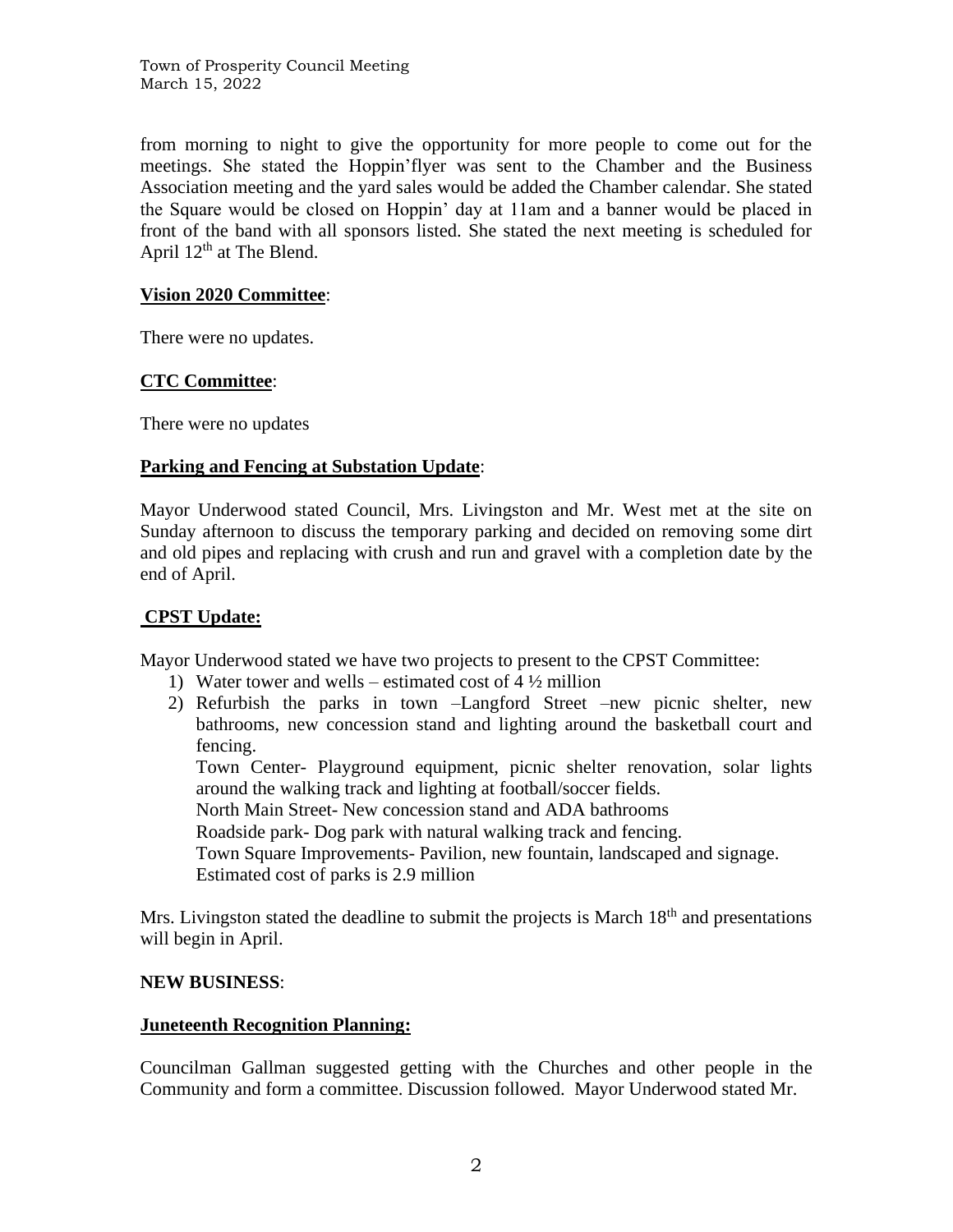El Murray Bookman and Councilman Gallman would meet and discuss a plan for the Juneteenth celebration and bring their plan to Council for this June.

### **Discussion-Adding Filing Fees to Election Ordinance:**

Mayor Underwood stated we looked at towns our size and what they charge for filing fees. He stated the amount of three hundred for a filing fee for Mayor and one hundred fifty for the filling fee for a Councilmember. Council agreed with the filing fees so that it would help with the cost of the Election. Mayor Underwood asked Mrs. Senn to draft in our Ordinance and we would have a first reading for the next Council Meeting with a Public Hearing.

### **First Reading of Parking Lot Lease Agreement**:

Mrs. Livingston stated Mr. Ladison Hamm has agreed to lease the parking lot at 120 Pearl Street for one dollar a year beginning May  $1<sup>st</sup>$ . She stated we would maintain the grass and maintain insurance on the property.

**A MOTION** by Councilman Chad Hawkins to accept the first reading of the Parking Lot Lease at 120 Pearl Street; seconded by Councilman Mike Hawkins, and so approved unanimously.

## **First Reading of Annexation Ordinance 2022-0315 for 174 Shealy Drive**:

**A MOTION** by Councilman Robert Martin to accept the first reading of annexation Ordinance 2022-0315 for 174 Shealy Drive; seconded by Councilman Chad Hawkins, and so approved unanimously.

## **First Reading of Annexation Ordinance 2022-0316 for 178 Shealy Drive**:

**A MOTION** by Councilman Robert Martin to accept first reading of annexation Ordinance 2022-0316 for 178 Shealy Drive; seconded by Councilman Chad Hawkins, and so approved unanimously.

## **Rerouting of Truck Traffic on Main Street:**

Mrs. Livingston stated we received an email back from Nick and he does not have a solution for what we are wanting to do. Discussion followed. Mayor Underwood stated Councilman Chad Hawkins would draft something back to Nick.

## **Installation of Additional Crosswalks on Main Street @ Pearl:**

Mrs. Livingston stated she asked Nick about the crosswalk at Pearl and Main and that would not work.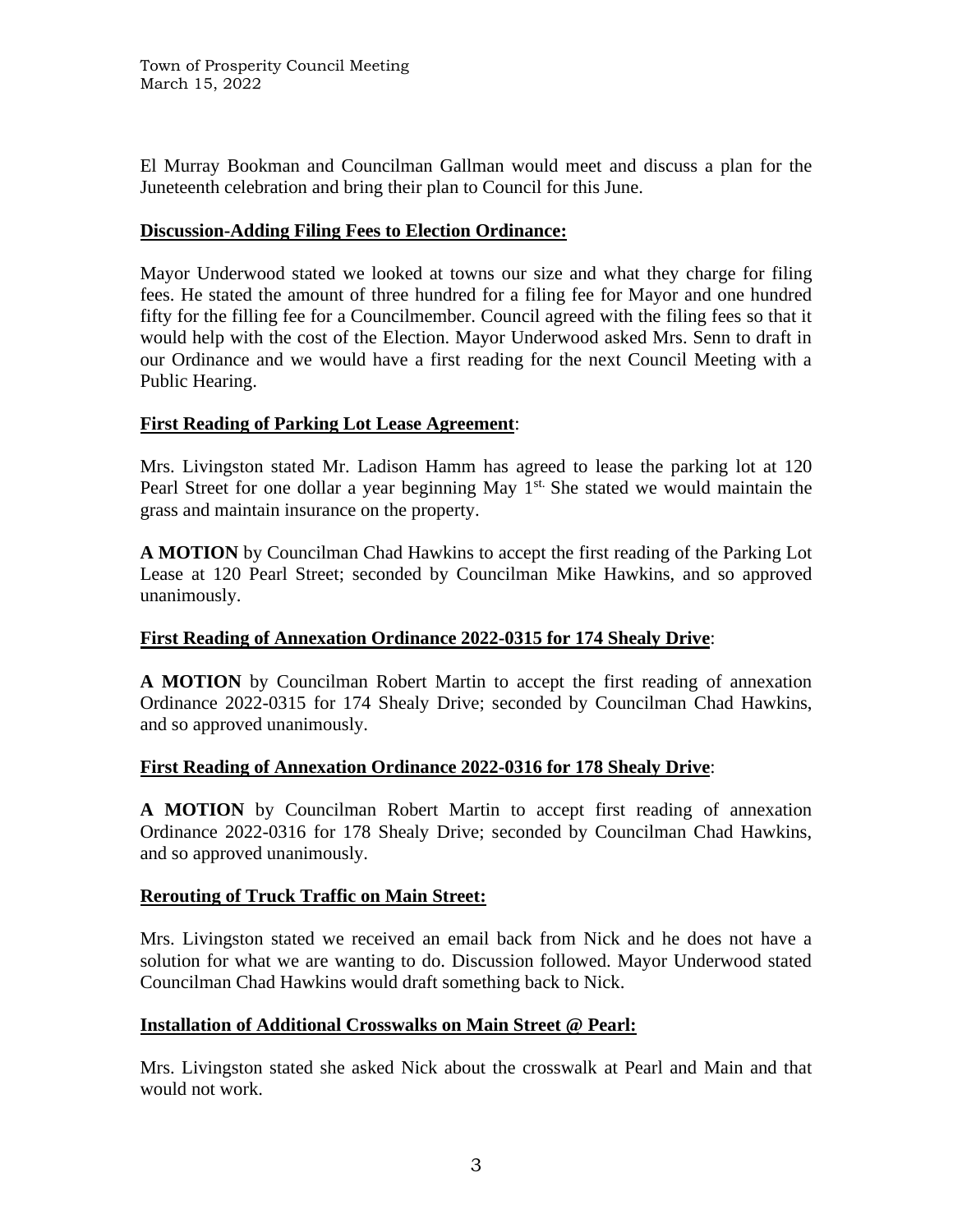## **Installation of Crosswalk across Broad Street:**

Mrs. Livingston stated Nick would be coming out to look at Main Street @ Broad Street.

# **REPORT OF COMMITTEES**:

**Electrical, Public Works and Sanitation**: Councilman Robert Martin stated sidewalk repair on Main Street waiting for quotes for bids. Mrs. Livingston stated it can be cleaned up. Councilman Martin stated the tower is completed for the remote meters and waiting on more equipment. He stated the crosswalk is fixed.

**Public Safety and Streets:** Councilman Chad Hawkins stated the Rescue Squad has requested two AED's. He stated he would follow up with Nick to get some answers about the crosswalk at Broad and Main Street.

**Economic Development, Buildings & Properties**: Councilman Mike Hawkins stated there has been more progress on the pink building on Main Street and the event building. He stated there is activity at the location where Nu Image Beauty Salon was but he will inform us at a later time. Councilman Martin stated there is a new owner at the Stable's building.

**Parks, Recreation & Events**: Councilman Gallman stated we have forty eight teams in our recreation program. He stated he would like to see more family get involved to help with coaching. He stated Hoppin' would be on Saturday May  $7<sup>th</sup>$ . Councilman Chad Hawkins wanted Council to know he is concerned with people driving up to the basketball court in vehicles and people are walking on the track and feels like we need some kind of barrier up for safety. Discussion followed. Councilman Mike Hawkins asked if the press box had been painted. Mrs. Livingston stated our utility department replaced the board and Jesse was getting College kids to paint it.

**Police Department:** Chief Palmore stated the department was featured in the Uptown Edition with "The day in the life of the Police Chief". He stated they escorted the former Mayor Larry Spotts for his funeral. He stated they read to the students at Prosperity Rikard during read across America week February 28<sup>th</sup> through March 4<sup>th</sup>. He stated they assisted with Chapin We Care mobile food pantry. He stated they attended the ribbon cutting for Coastal Stroke. He stated they would be assisting with the 5K/10K for the Fire Department this Saturday. He stated another speed sign has been installed on Hwy 76 at Wessinger Drive. He stated the department has been doing training this month. Councilman Mike Hawkins expressed his concern with a four wheeler that was speeding on Dominick Street without helmets and no seatbelts. Councilman Gallman stated we also have kids riding on bicycles on the sidewalk in the Business District. Councilman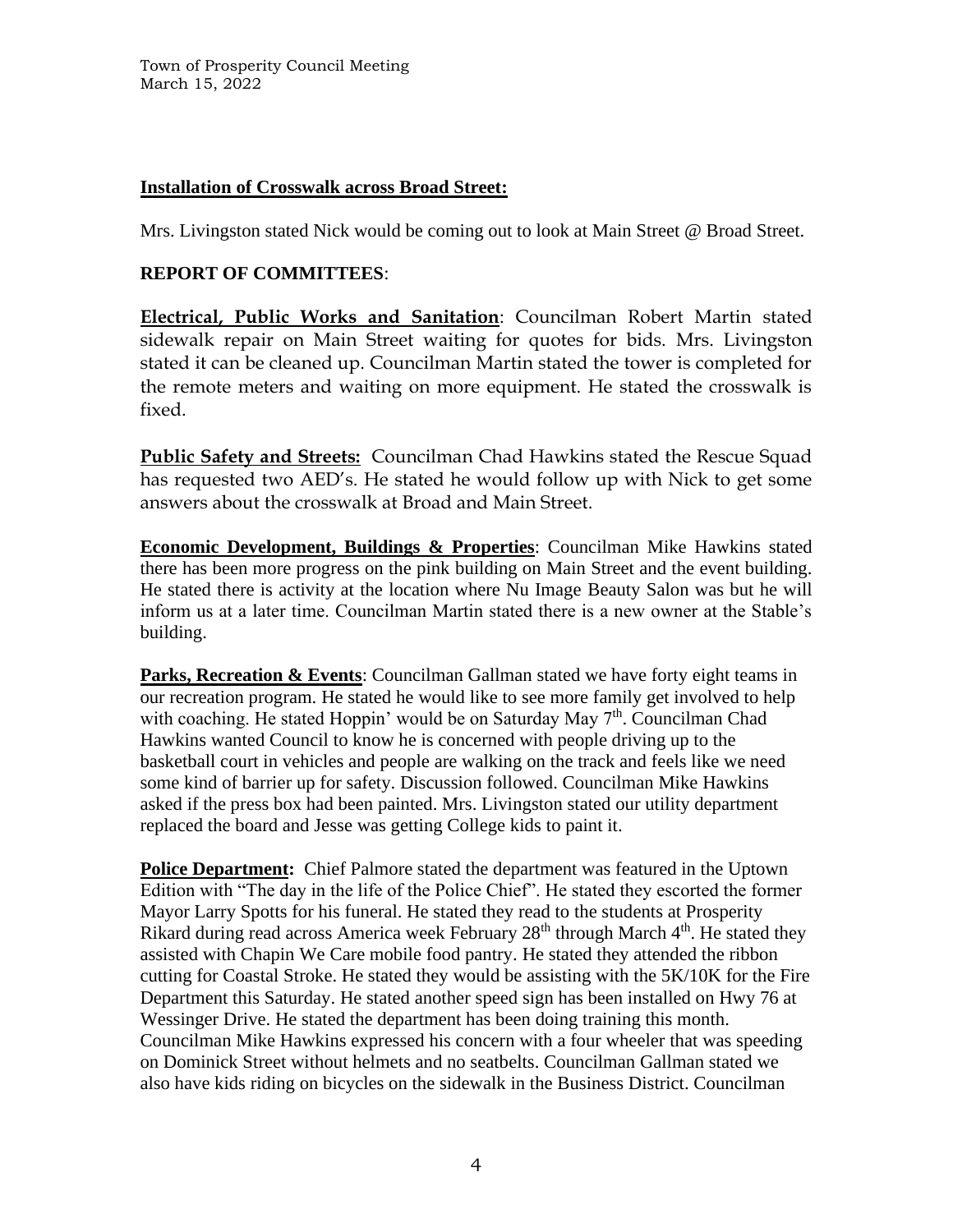Town of Prosperity Council Meeting March 15, 2022

Chad Hawkins asked the Chief if he was aware of a homeless person living in a tent within the town limits.

**Town Attorney**: Mrs. Senn had nothing to report.

**Town Administrator:** Mrs. Livingston stated the batteries came in on the 11<sup>th</sup> for the speed signs.

## **OLD BUSINESS:**

There was nothing to discuss in old business.

# **GENERAL COMMENTS:**

Mayor Underwood thanked everyone for coming and stated he likes to see folks getting involved in the Community. He stated we have an action item list to keep us on track and not to forget something that needs to be done. He thanked the Town Administrator, Clerk, Chief, Attorney, Town Council and Ed and appreciated serving with everyone.

Mayor Underwood asked if we could add an Executive Session to discuss a parking lot lease agreement.

**A MOTION** by Councilman Mike Hawkins to add Executive Session to discuss a parking lot lease agreement; seconded by Councilman Allen Gallman, and so approved unanimously.

## **EXECUTIVE SESSION**:

**(Upon returning to open session, Council may take action on matters discussed in Executive Session.)** 

**A MOTION** by Councilman Mike Hawkins to move into Executive Session; seconded by Councilman Allen Gallman, and so approved unanimously.

**A MOTION** by Councilman Mike Hawkins to move out of Executive Session; seconded by Councilman Allen Gallman, and so approved unanimously.

Mayor Underwood stated they discussed a potential lease agreement and there was no action to be taken at this time.